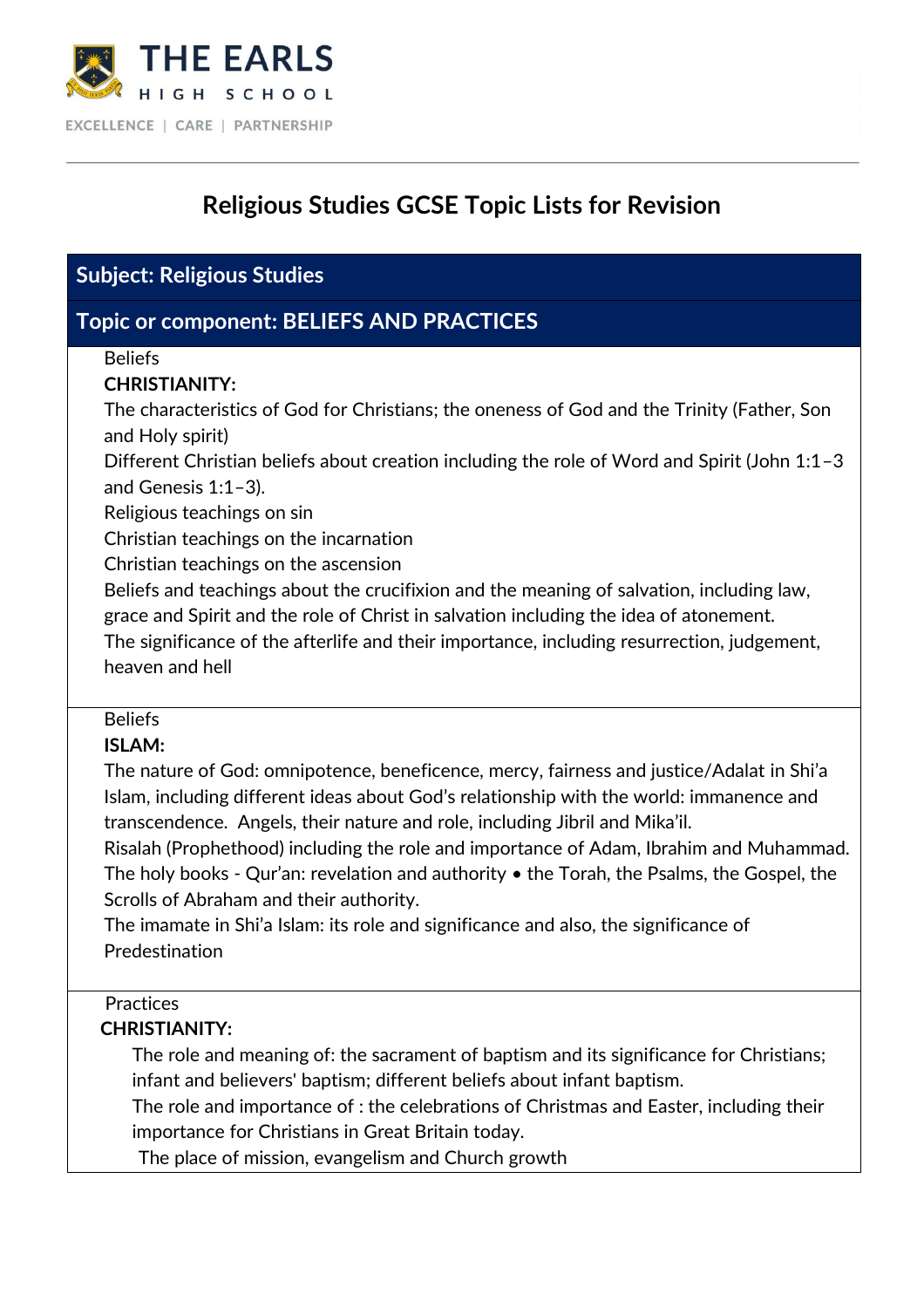The importance of the worldwide Church including: working for reconciliation and how Christian churches respond to persecution. Practices continued….. **ISLAM:** Salah and its significance: how and why Muslims pray including times, directions, ablution (wudu), movements (rak'ahs) and recitations; salah in the home and mosque and elsewhere; Friday prayer: Jummah; key differences in the practice of salah in Sunni and Shi'a Islam, and different Muslim views about the importance of prayer.

Zakah: the role and significance of giving alms including origins, how and why it is given, benefits of receipt, Khums in Shi'a Islam.

Hajj: the role and significance of the pilgrimage to Makkah including origins, how hajj is performed, the actions pilgrims perform at sites including the Ka'aba at Makkah, Mina, Arafat, Muzdalifah and their significance.

Jihad: different understandings of jihad: the meaning and significance of greater and lesser jihad; origins, influence and conditions for the declaration of lesser jihad. Festivals and commemorations and their importance for Muslims in Great Britain today, including the origins and meanings of Id-ul-Adha, Id-ul-Fitr, Ashura

### **Strategies and Resources for Revision:**

Use your revision guide and practice the 1 mark and 2 mark questions

Write 4 mark explanations (4 minutes) and 5 mark explanations, to include scripture (5-6 minutes). Time yourself.

Examine past papers, including your own completed ones for your PPE's in your folders. Check the wording in the questions and revise 12 mark questions, to include references to religion and your own opinion. A full evaluation will include different perspectives and viewpoints.